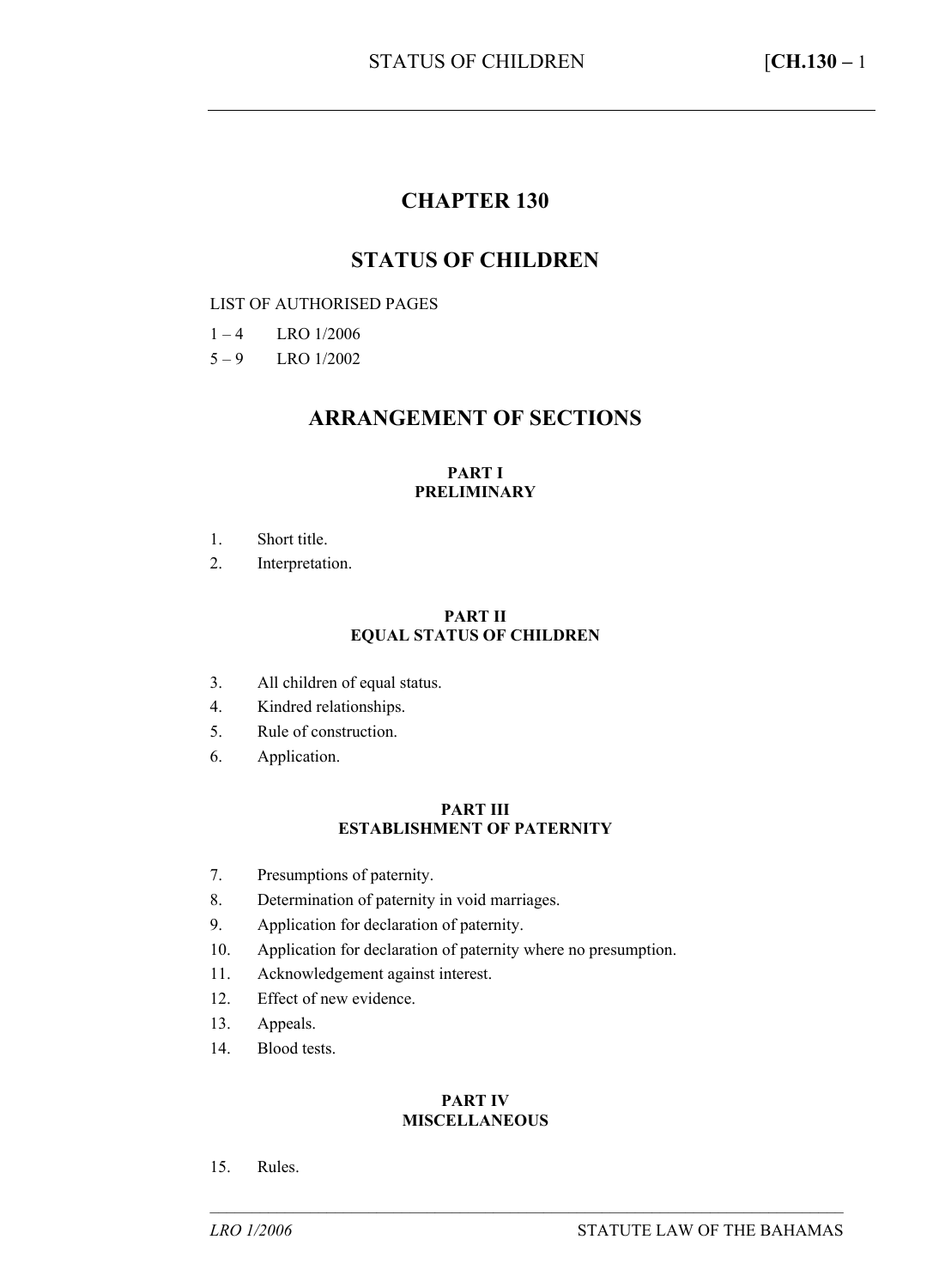### **PART V TRANSITIONAL PROVISIONS**

- 16. Transitional provisions regarding dispositions.
- 17. Amendment of prior registration.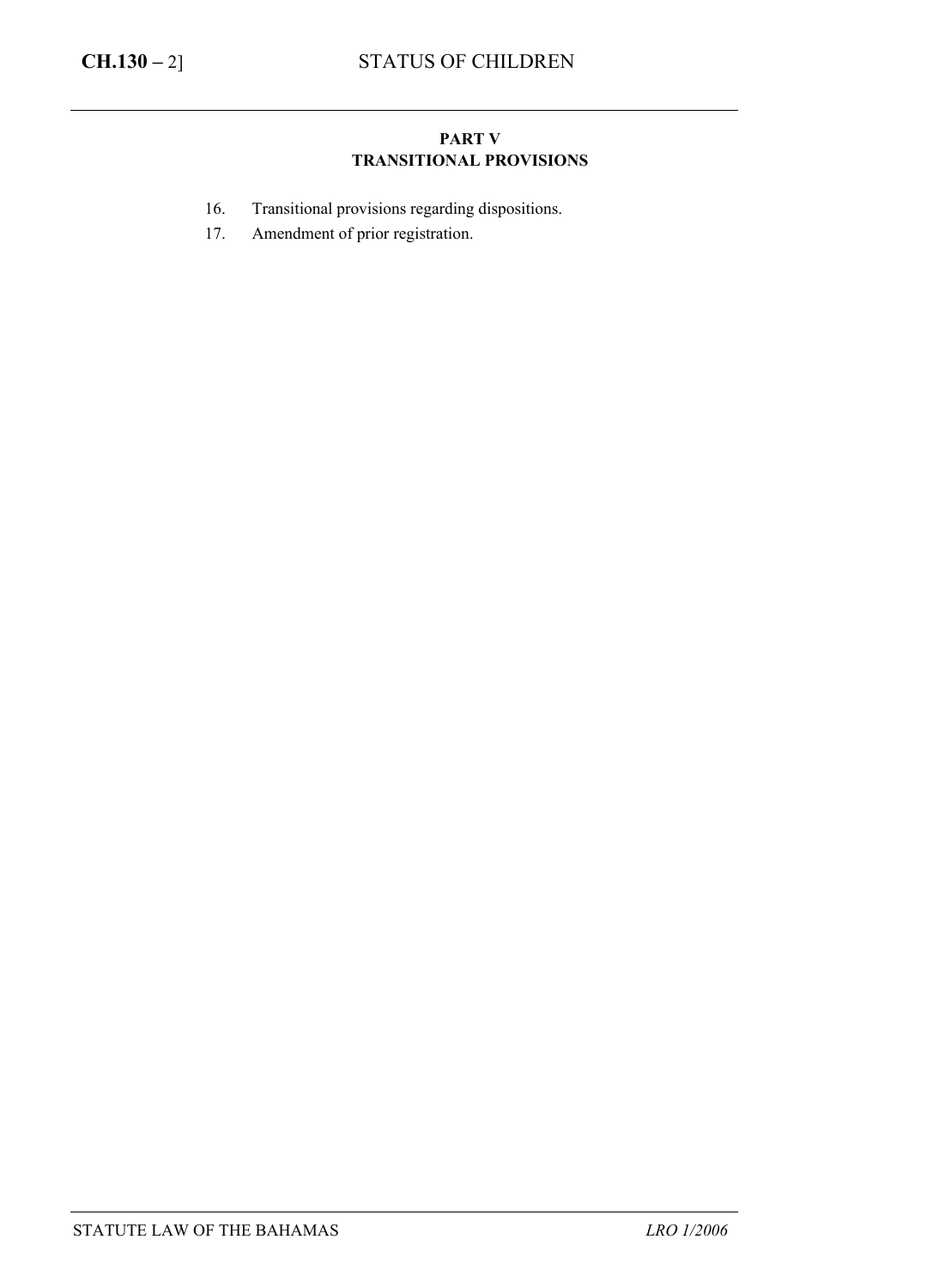## **CHAPTER 130**

#### STATUS OF CHILDREN

**An Act to reform the law relating to children by**  *6 of 2002*  **providing for their equal status.** 

*S.I. 36/2005* 

*[Assent 31st January, 2002] [Commencement 1st February, 2002]* 

## **PART I PRELIMINARY**

1. This Act may be cited as the Status of Children Short title. Act.

2. In this  $Act$  —

Interpretation.

"blood tests" means blood tests carried out and includes any test made with the object of ascertaining the inheritable characteristics of blood;

"court" means the Supreme Court;

"parent" in relation to a father or mother, as the circumstances require, includes an adoptive father or mother.

## **PART II**

## **EQUAL STATUS OF CHILDREN**

**3.** (1) Subject to the provisions of sections 6 and 16, for all the purposes of the law of The Bahamas the relationship between every person and his father and mother shall be determined irrespective of whether the father and mother are or have been married to each other, and all other relationships shall be determined accordingly.

(2) The rule of construction whereby in any instrument words of relationship signify only legitimate relationship in the absence of a contrary expression of intention is hereby abolished.

––––––––––––––––––––––––––––––––––––––––––––––––––––––––––––––––––––––––––––

All children of equal status.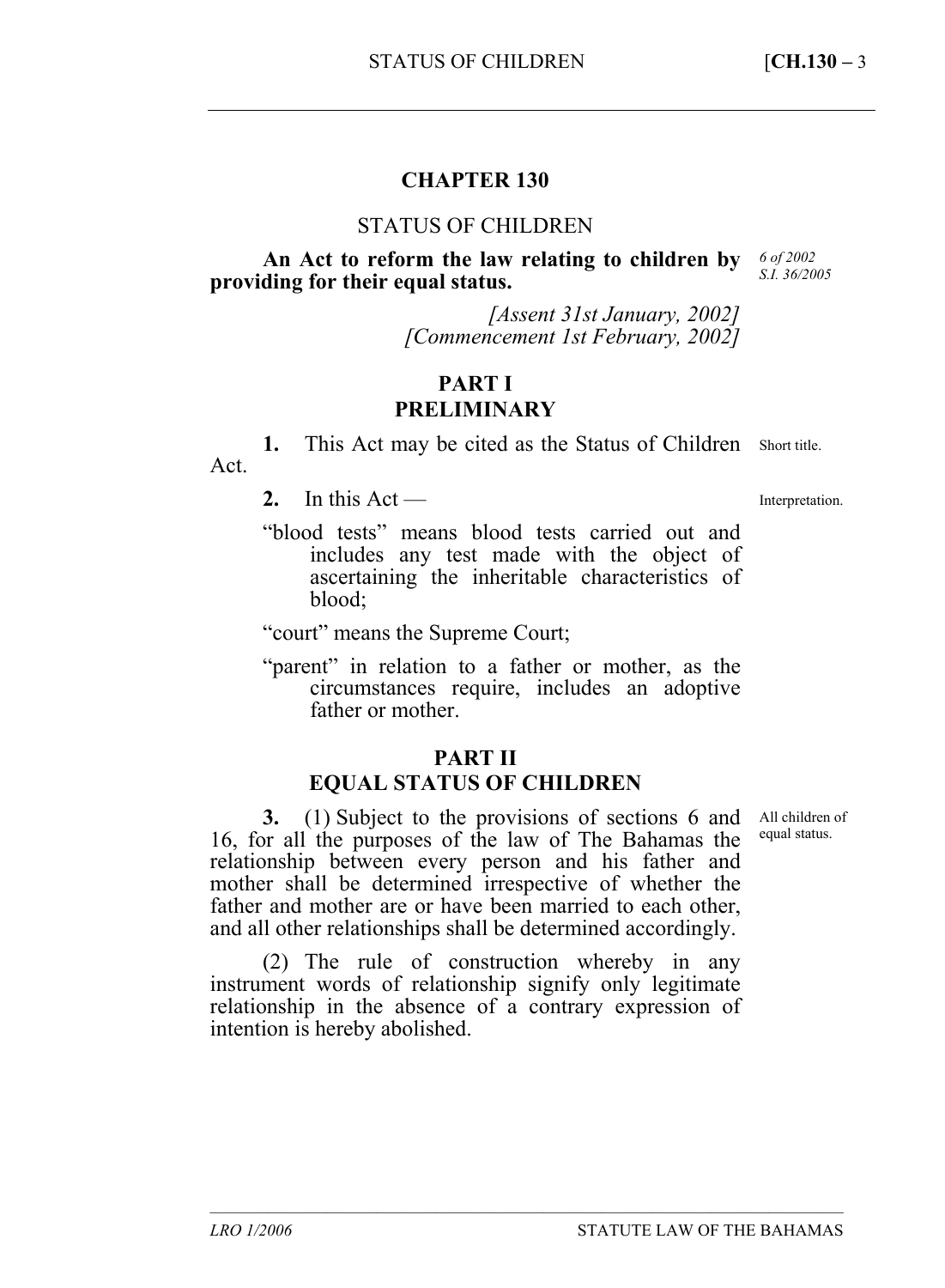(3) Nothing in the section shall affect or limit in any way any rule of law relating to —

- (a) the domicile of any person;
- (b) the citizenship of any persons;
- (c) the provisions of the Adoption of Children Act which determine the relationship to any other person of a person who has been adopted;
- (d) the construction of the word "heir" or of any expression which is used to create an entailed interest in real or personal property.

**4.** The parent and child relationship as determined in accordance with section 3 shall for all purposes be followed in the determination of other kindred relationships flowing therefrom.

**5.** Unless a contrary intention appears, any reference in an enactment or instrument to a person or class of persons described in terms of relationships by blood or marriage to another person shall be construed to refer to or include a person who comes within the description by reason of the relationship of parent and child as determined in accordance with sections 3 and 4.

**6.** Subject to subsection (3) of section 3, this Act shall apply in respect of every person, whether born before or after the commencement of this Act, and whether born in The Bahamas or not, and whether or not his father or mother has ever been domiciled in The Bahamas.

## **PART III**

## **ESTABLISHMENT OF PATERNITY**

**7.** (1) Unless the contrary is proven on a balance of probabilities, there is a presumption that a male person is, and shall be recognised in law to be, the father of a child in any one of the following circumstances —

- (a) the person was married to the mother of the child at the time of its birth;
- (b) the person was married to the mother of the child and that marriage was terminated by death or judgment of nullity within 280 days before the birth of the child, or by divorce where the decree *nisi* was granted within 280 days before the birth of the child;

Ch. 131

Kindred relationships.

Rule of construction.

Application.

*S.I. 36/2005.* 

Presumptions of paternity.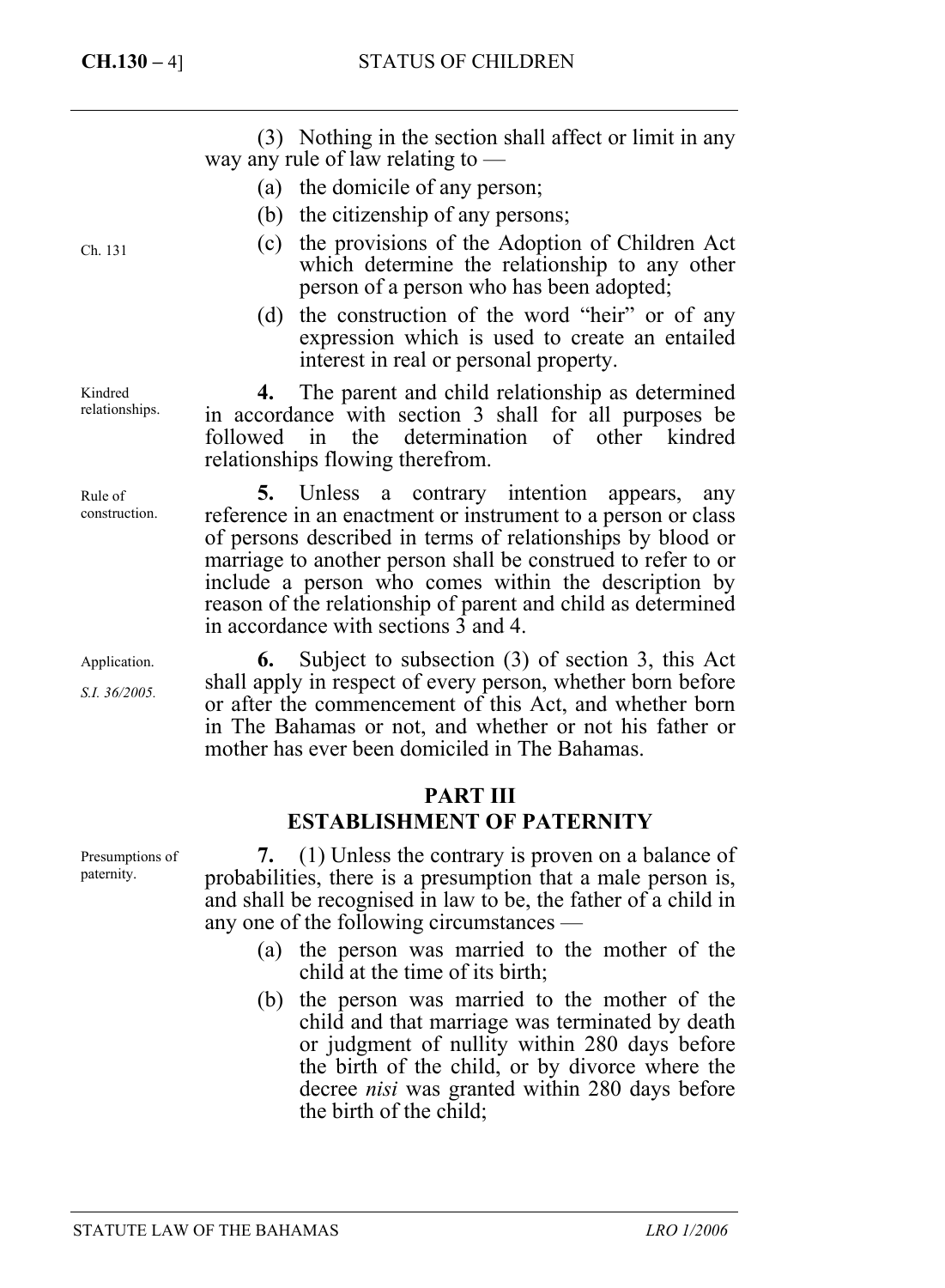- (c) the person marries the mother of the child after the birth of the child and acknowledges that he is the natural father;
- (d) the person was cohabiting with the mother of the child in a relationship of some permanence at the time of the birth of the child, or the child is born within 280 days after they ceased to cohabit;
- (e) the person has been adjudged or recognised in his lifetime by a court of competent jurisdiction to be the father of the child;
- (f) the person has, by affidavit sworn before a justice of the peace or a notary public or by other document duly attested and sealed, together with a declaration by the mother of the child contained in the same instrument confirming that the person is the father of the child, admitted paternity, but such affidavit or other document shall be of no effect unless it has been recorded with the Registrar General;
- (g) the person has acknowledged in proceedings for registration of the child, in accordance with the law relating to the registration of births, that he is the father of the child;
- (h) the mother of the child and a person acknowledging that he is the father of the child have signed and executed a deed to this effect in the presence of a counsel and attorney, but such a deEd shall be of no effect unless it is notarised and recorded with the Registrar General prior to the death of the person acknowledging himself to be the father;
- (i) a person who is alleged to be the father of the child has given written consent to that child adopting his name in accordance with the law relating to the change of name; or
- (j) a person who is alleged to be the father of the child has by his conduct implicitly and consistently acknowledged that he is the father of the child.

(2) Where circumstances exist that give rise to presumptions of paternity in respect of more than one father, no presumption shall be made as to paternity.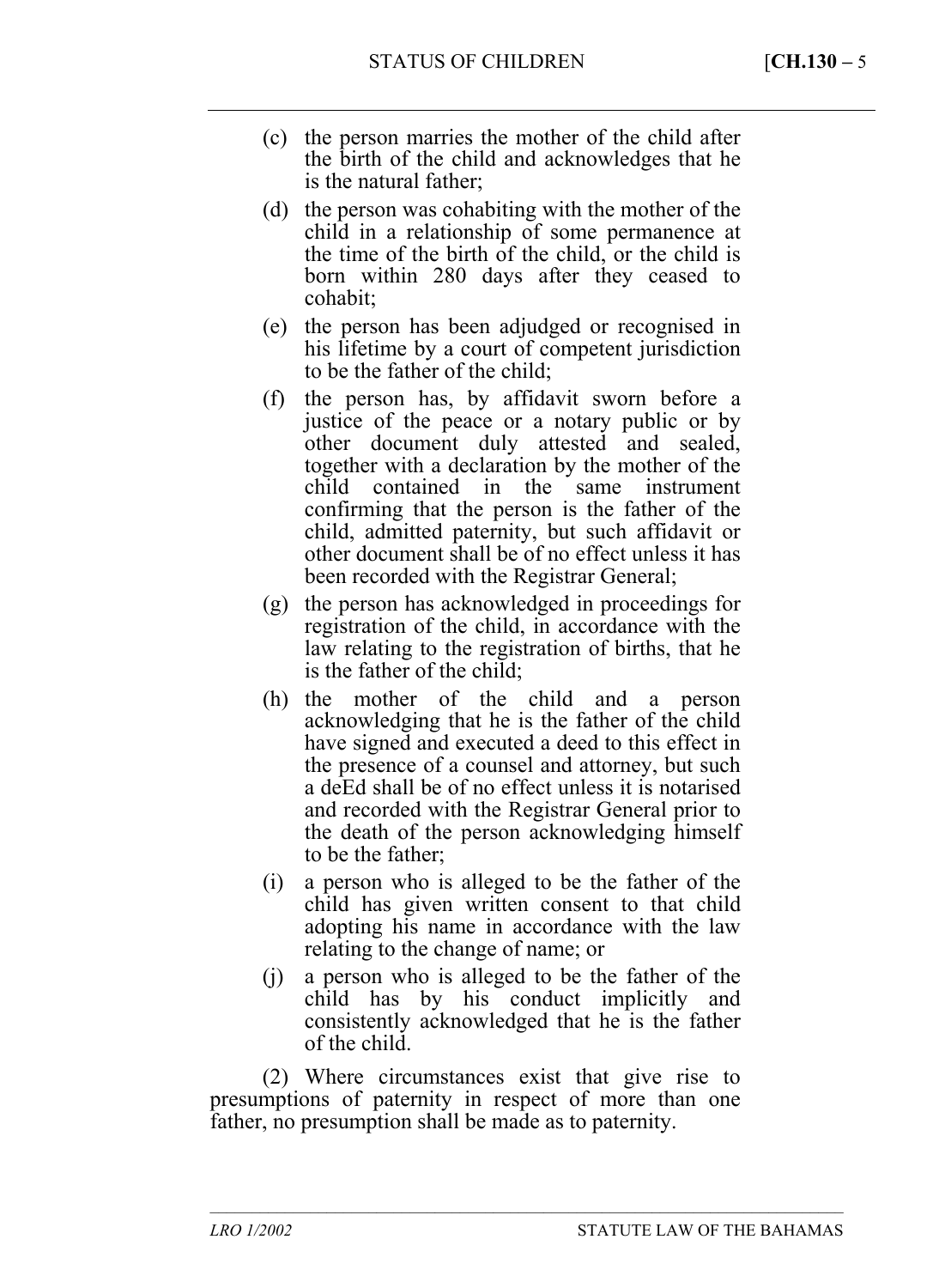Determination of paternity in void marriages.

Application for declaration of paternity.

**8.** For the purposes of section 7, where a man and a woman, in good faith, go through a form of marriage that is void, they shall be deemed to be married for the period during which they cohabit, and the presumption referred to in paragraph (b) of section 7(1) applies accordingly.

- **9.** (1) Any person who
	- (a) being a woman, alleges that any named person is the father of her child;
	- (b) alleges that the relationship of father and child exists between himself and any other person; or
- (c) being a person having a proper interest in the result, wishes to have it determined whether the relationship of father and child exists between two named persons,

may apply in such other manner as may be prescribed by rules of court to the court for a declaration of paternity, and if it is proved to the satisfaction of the court that the relationship exists the court may make a declaration of paternity whether or not the father or the child or both of them are living or dead.

(2) Where a declaration of paternity under subsection (1) is made after the death of the father or of the child, the court may at the same or any subsequent time make a declaration determining, for the purposes of paragraph (f) of subsection (1) of section 7, whether any of the requirements of that paragraph have been satisfied.

**10.** (1) Where there is no person presumed under section 7 to be the father of a child, any person may apply to the court for a declaration that a male person is his father, or any male person may apply to the court for a declaration that a person is his child.

(2) An application may not be made under subsection (1) unless both persons, in respect of whom the relationship is sought to be established, are living.

(3) Where the court finds, on a balance of probabilities, that the relationship of father and child has been established, the court may make a declaratory order to that effect, and, subject to sections 12 and 13, that order shall be recognised for all purposes.

Application for declaration of paternity where no presumption.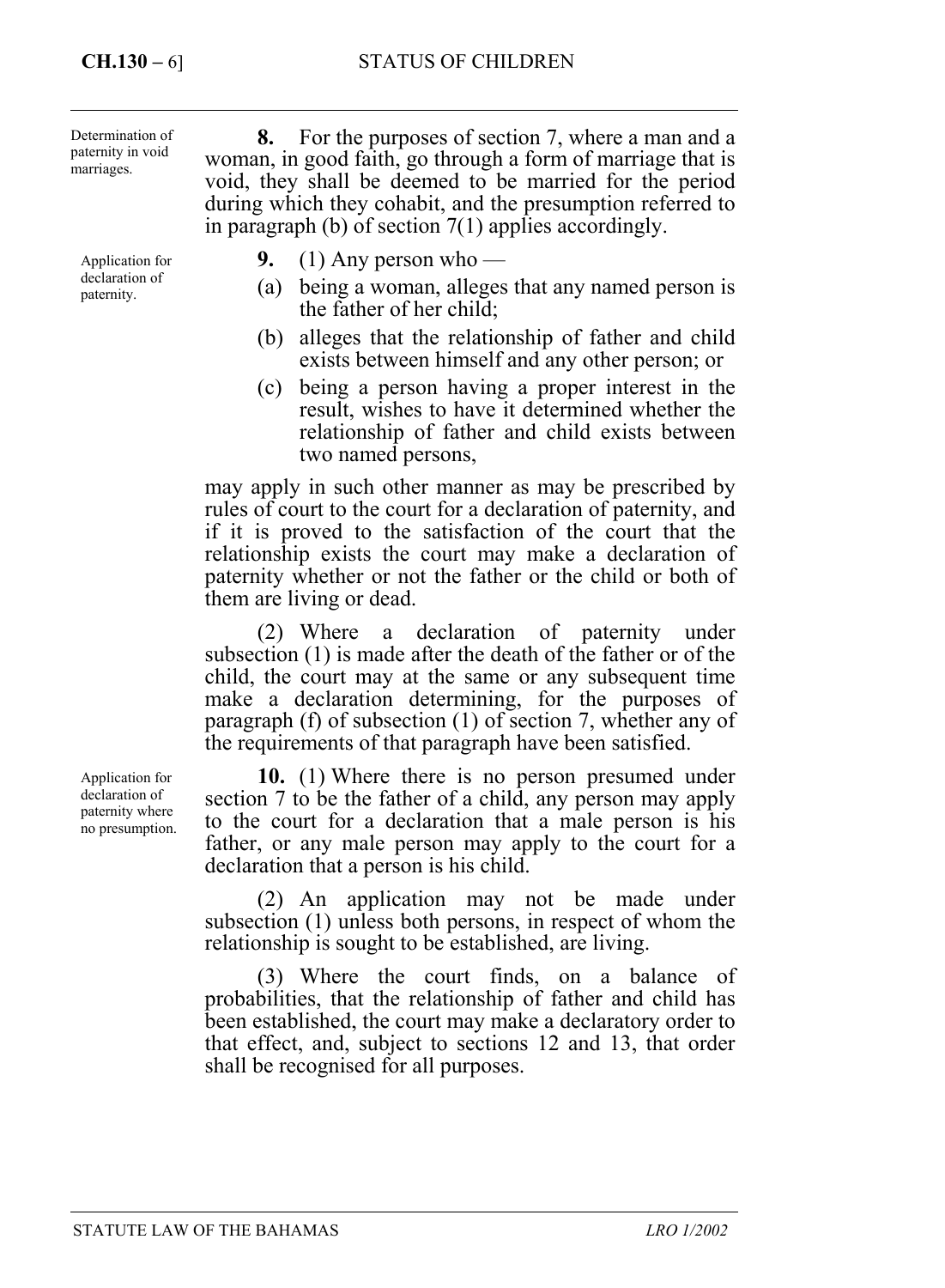**11.** A written acknowledgement of parentage that is admitted in evidence in any civil proceeding against the interest of a person making acknowledgement is *prima facie* proof of that fact.

**12.** Where a declaration has been made under section 9 or 10 and evidence becomes available that was not available at the previous hearing, the court may, upon application for the variation or discharge of such declaration, vary or discharge that declaration or give such directions as are ancillary thereto.

13. An appeal lies from a declaration under section Appeals. 9 or 10 or a decision under section 12 to the Court of Appeal.

**14.** (1) Where an application is made to the court to determine the parentage of a child, the court may give directions to the applicant to obtain blood tests of such persons as the court specifies and to submit the results in evidence. Blood tests.

(2) Any directions given under subsection (1) may be given subject to such terms and conditions as the court determines.

(3) Where directions are given under subsection (1) and a person named therein refuses to submit to the blood tests, the court may draw such inferences as it thinks appropriate.

(4) A person specified in directions granting leave to obtain blood tests under subsection (1) shall be deemed to have consented —

- (a) where the person is a minor, but
	- (i) understands the nature and purpose of the blood tests and consents thereto; or
	- (ii) the person having his charge consents; and

––––––––––––––––––––––––––––––––––––––––––––––––––––––––––––––––––––––––––––

(b) where the person is without capacity for any reason other than minority, if the person having his charge consents and a medical practitioner certifies that the giving of a blood sample would not be prejudicial to his proper care and treatment.

Acknowledgement against interest.

Effect of new evidence.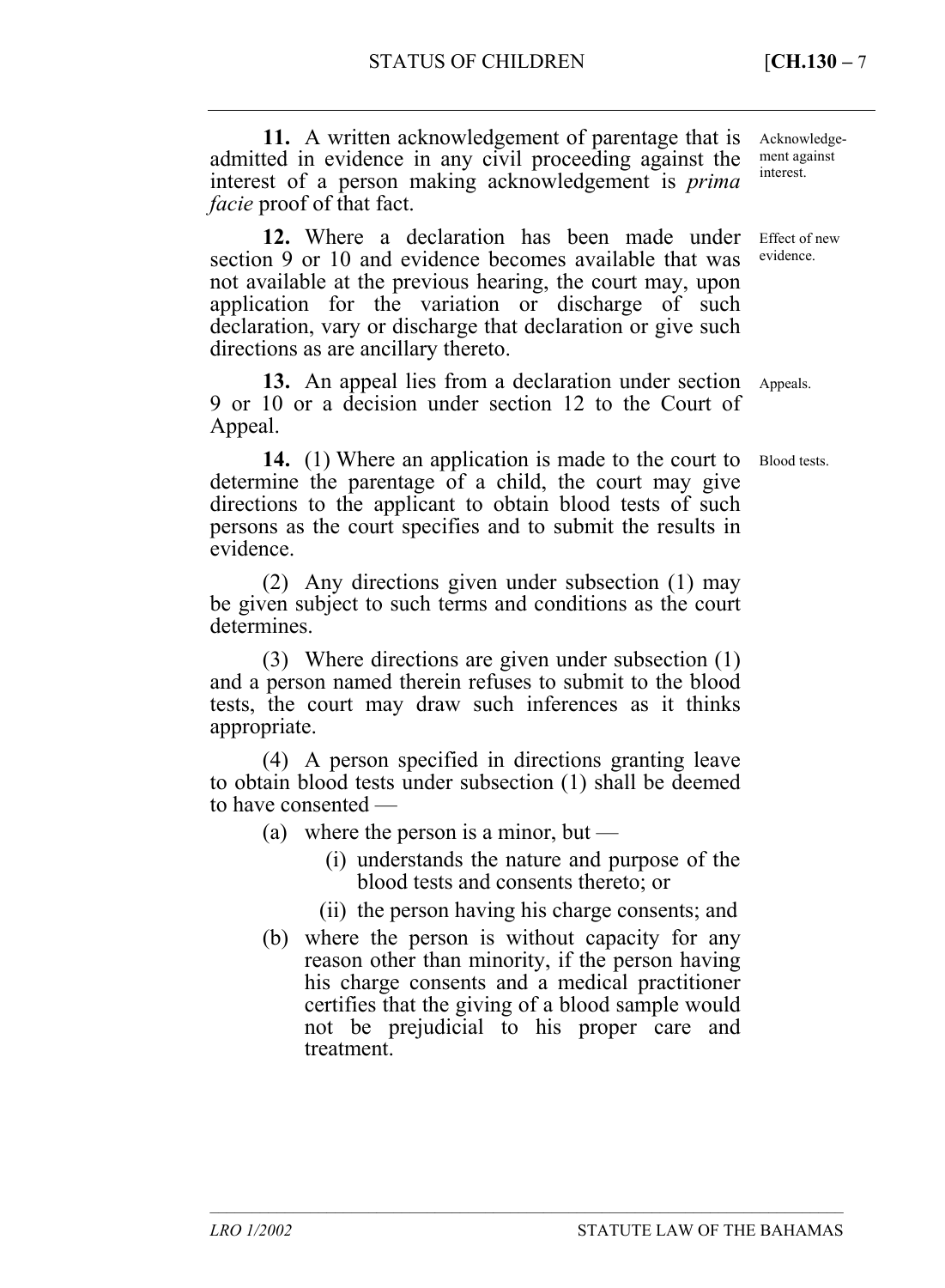# **PART IV MISCELLANEOUS**

Rules.

**15.** The Rules Committee established under section 75 of the Supreme Court Act may make rules —

- (a) respecting blood tests for which directions are given under section 14, including, without limiting the generality of the foregoing —
	- (i) the method of taking blood samples and the handling, transportation and storage thereof;
	- (ii) the conditions under which a blood sample may be tested;
	- (iii) designating the persons who are authorised to conduct blood tests and the facilities that may be used in connection therewith;
	- (iv) the procedure in respect of the admission of reports of blood tests in evidence;
	- (v) the prescribed forms to be used for the purposes of section 14; and
- (b) generally to give effect to this Act.

### **PART V**

### **TRANSITIONAL PROVISIONS**

**16.** (1) All dispositions made before the commencement of this Act shall be governed by the enactments and rules of law which would have applied to them if this Act had not been passed.

(2) Where any disposition to which subsection (1) applies creates a special power of appointment, nothing in this Act shall extend the class of persons in whose favour the appointment may be made, or cause the exercise of the power to be construed so as to include any person who is not a member of that class.

(3) The estates of all persons who have died intestate as to the whole or any part thereof before the commencement of this Act shall be distributed in accordance with any enactments and rules of law which would have applied to them as if this Act had not been passed.

Transitional provisions regarding dispositions.